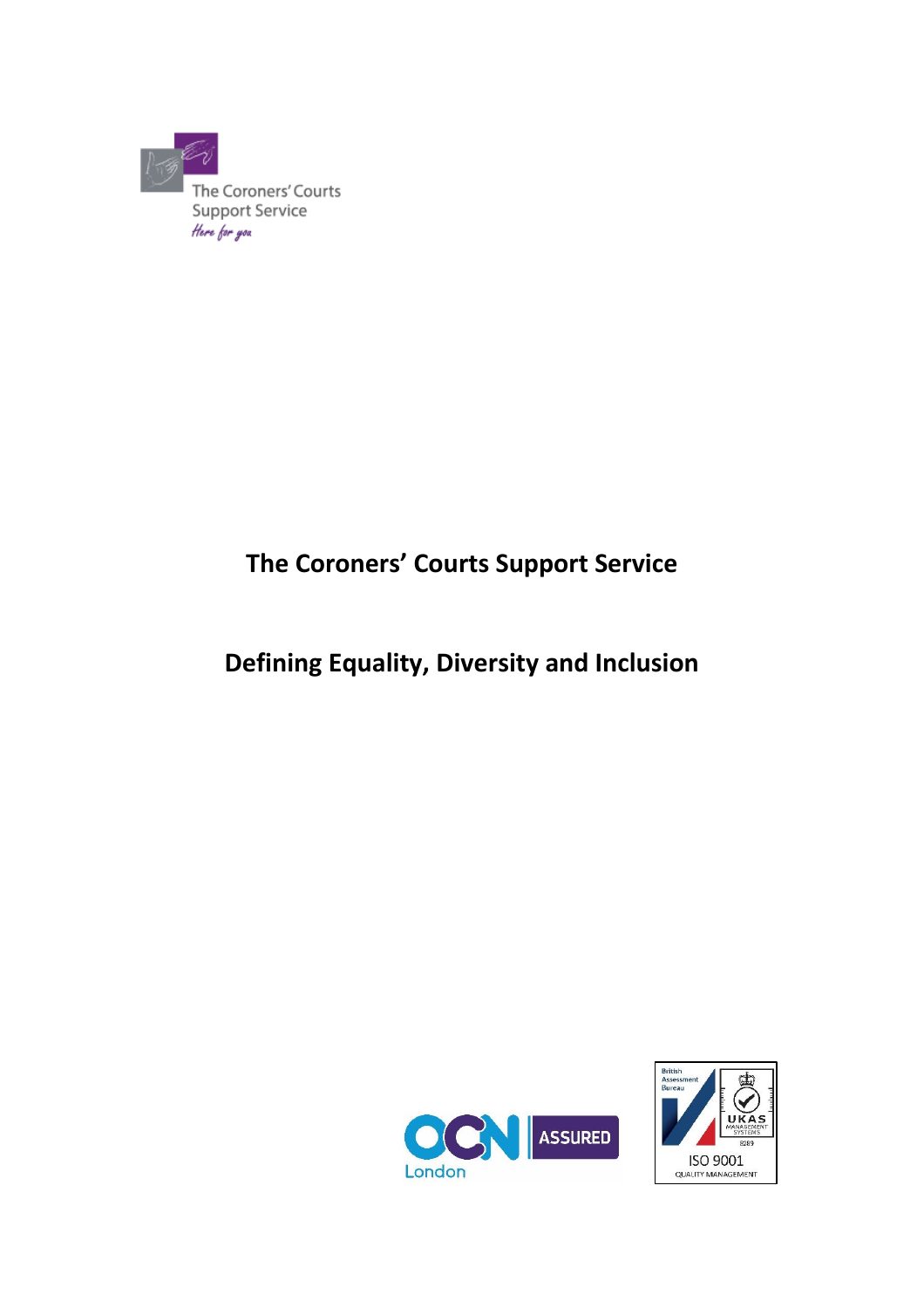#### **Introduction<sup>1</sup>**

Equality, diversity and inclusion affect all of us in some way or another. However, there are some people who may be more affected than others and this is the reason why protected characteristics were developed to ensure we do our very best to be aware of the negative impact discrimination can have on some, leaving them feeling under-valued and treated differently because of who they are. This could be due to race, class, religion or belief, sex, gender, age, sexual orientation and disability or a combination of these.

The Coroners' Courts Support Service (CCSS) believes that everyone can make a positive difference through volunteering and working within the voluntary sector.

Like many voluntary organisations, we continue to learn and challenge ourselves to embed equality, diversity and inclusion in our everyday practice and behaviours.

## **Our Equal Opportunity and Diversity Policy**

Our policy is to ensure that no witness or family member attending an Inquest, employee, volunteer, trustee, Advisory Committee member or job applicant receives less favourable treatment on the grounds of race, colour, religion, ethnic or national origin, age, sex, marital status, sexual preference or disability, or is disadvantaged by conditions or requirements which cannot be shown to be justifiable.

Selection criteria and procedures are regularly reviewed to ensure that individuals are selected and treated on the basis of their relevant merits and abilities. Employees and volunteers will be given equal opportunity and, where appropriate, special training to enable them to progress within the organisation.

Further information can be found in both our Staff and Volunteer Handbooks.

## **Defining equality, diversity and inclusion**

There is no standard set of agreed definitions for terms like equality, diversity and inclusion. However, the CCSS recognises that:

• Equality means treating people in ways that make sure they are not unfairly prevented from accessing resources and opportunities nor that others have an unfair advantage. Equality means ensuring everyone has equal opportunities. By being conscious of, and actively challenging bias or prejudice, we make sure no one is treated less favourably because of who they are or what makes them different from others. However, simply providing the same opportunities to everyone is not an effective way to create equality of outcomes. Equality of outcomes highlights that rather than giving everyone the same thing or treating them the same, it is about giving people what they need for fair access. This is about removing inequalities to make sure everyone has the chance to realise their ambitions and requires a proactive approach to make reasonable adjustments that address the visible and invisible barriers people face

<sup>1</sup> [https://knowhow.ncvo.org.uk/organisation/equity-diversity-and-inclusion/get-started-with-equity-diversity-and-inclusion](about:blank) 030221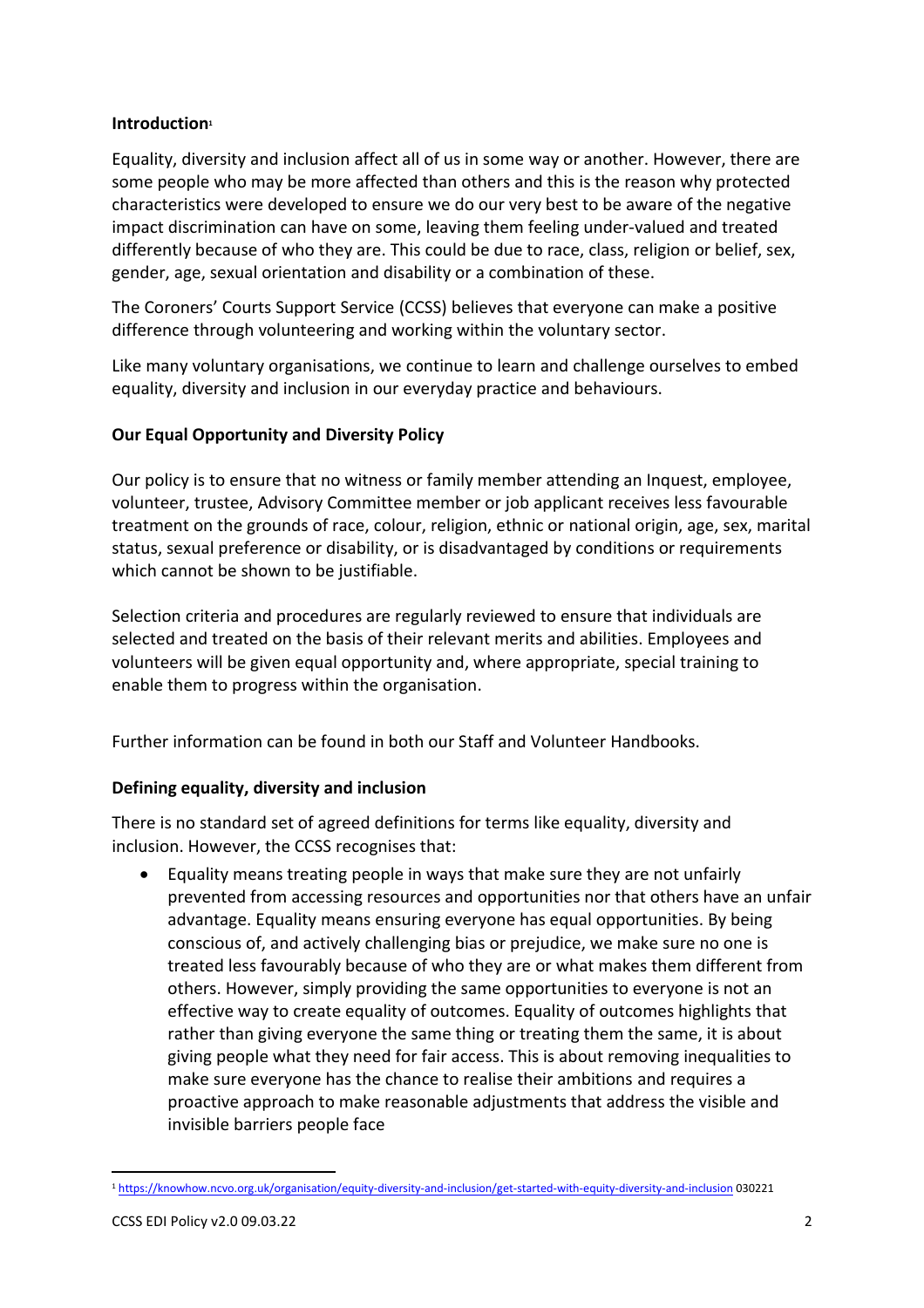- Diversity means having differences within an organisation or setting. Diversity recognises we are all different in many ways. People with differing identities, backgrounds and experiences should all have equitable access to resources and decision-making. The CCSS should be reflective of the society we live in and the communities we serve
- Inclusion means being proactive to make sure people of different backgrounds, experiences and identities feel welcomed, respected and fully able to participate. It is not only about creating a diverse environment but also about ensuring a culture exists where individuals can be their full selves.

#### **Intersectionality**

We all have overlapping identities including, but not limited to, disability, gender, race, religion or belief, sex, class and sexual orientation.

Taking an 'intersectional' approach to equality, diversity and inclusion requires us to understand that these multiple forms of discrimination are experienced simultaneously, in different ways by people of different backgrounds.

#### **Why this matters for our organisation**

Everyone deserves to be treated equally, fairly and with dignity. However, inequalities in society make this harder for some people. The systems and structures our society have created, privilege some and do not work for others.

The CCSS trustees, staff and volunteers do not always reflect the communities our organisation serves.

Staff, volunteers and others involved in our work, may experience discrimination, prejudice and harassment because of who they are and the groups and communities they are associated with. As a result of this, people are prevented from accessing opportunities, resources and of becoming decision-makers in the same way others can.

To achieve change, the CCSS and all who volunteer and work within it need to recognise and understand how people are excluded and disadvantaged and change the existing ways of working and our behaviours.

By removing barriers that exclude, the people within the CCSS are more effective at changing our communities for the better and we will all benefit from a more just, equitable and inclusive society.

#### **What do we know about inequality in the voluntary sector?**

Injustice exists across society at large, which includes the voluntary sector. In spite of the sector seeking to have a positive impact on society, it does not always live up to these ethical principles.

The sector can be reluctant to acknowledge that there is inequality in it. It is also important to recognise inequality will not always be visible to people who do not experience it firsthand.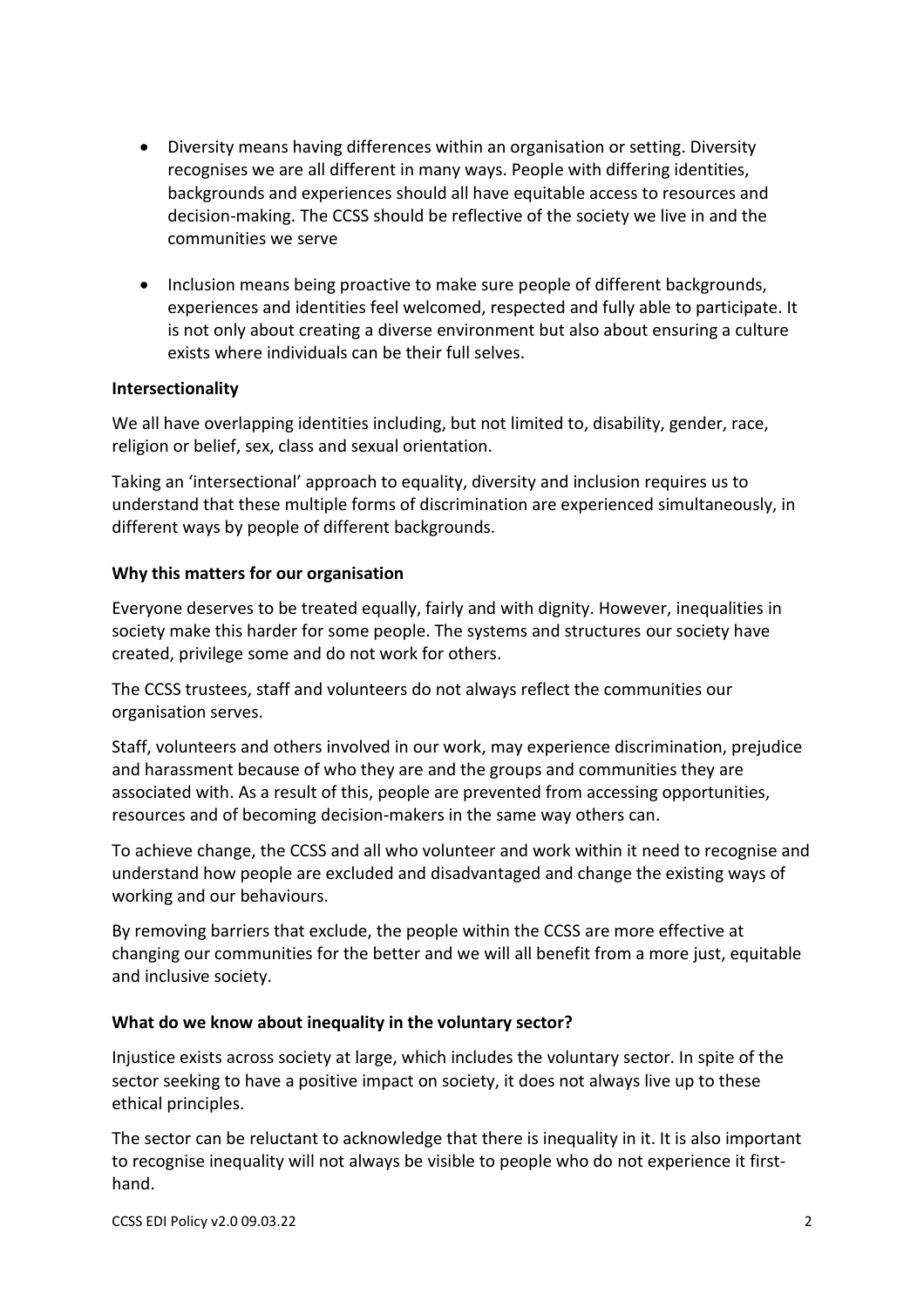It is necessary for everyone, especially those without direct experience of injustice, to listen, understand, and educate themselves on inequality in order to help overturn it.

# **Overall strategy<sup>2</sup>**

The CCSS will:

- Recognise that a diverse workforce also needs an inclusive environment.
- Ensure that initiatives and policies have the support of the trustees and senior management.
- Remember that managing diversity and developing a culture of inclusion is a continuous process of improvement, not a one-off initiative.
- Keep up to date with the law and review policies through our ISO9001 process and through consultation.
- Design guidelines and provide training for line managers to help them respond appropriately to diversity needs.
- Link diversity management to other initiatives such as Investors in People (IIP) and ISO9001 Quality Management.
- Prioritise collecting and using good quality people data to identify barriers and solutions.
- Provide equality and diversity training to our staff and volunteers

## **Workplace behaviour**

- Train all employees to understand and engage with inclusion in how they do their jobs, work with colleagues, volunteers and others outside of the CCSS.
- Reflect respect and dignity for all in the way we demonstrate the organisation's values and ensure these are reflected in the way the organisation and its employees and staff operate on a daily basis.
- Describe desirable behaviours to gain positive commitment.
- Make clear that everyone has a personal responsibility to uphold the standards.
- Embed equality, diversity and inclusion in line managers' roles as they have a key role to play, behaving in an inclusive way and contributing to diversity goals.
- Focus on fairness, inclusion and transparency, ensuring that merit, competence and potential are the basis for all decisions about recruitment and development, and be alert to the influence of conscious and unconscious biases.
- Ensure mechanisms are in place and initiated to deal with all forms of harassment, bullying and intimidating behaviour, making clear that such behaviour will not be tolerated and setting out the consequences of breaking the organisation's standards of behaviour.

# **Communication**

• Develop an open culture with good communication channels based on open dialogue and active listening.

<sup>2</sup> [https://www.cipd.co.uk/knowledge/fundamentals/relations/diversity/factsheet#6430](about:blank#6430)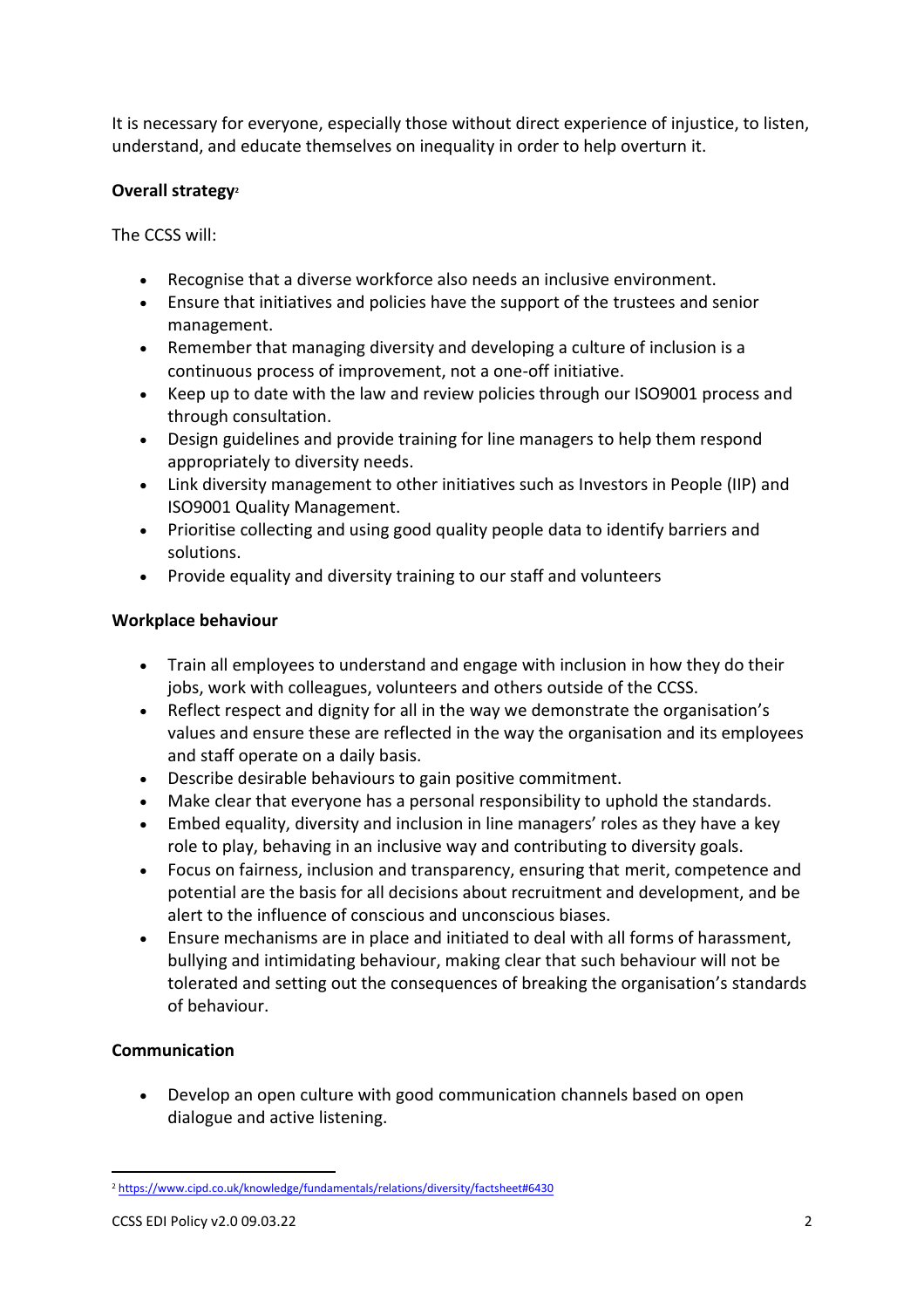- Ensure appropriate channels for employee and volunteer voice and that different groups feel able to access them.
- Use different and accessible methods to keep people up to date with diversity policies and practices.
- Actively seek people's ideas and take action on feedback.

# **Learning and development**

- Build equality, diversity and inclusion concepts and practices into staff training courses, management training and team building programmes to increase awareness of the need to handle different views, perceptions and ideas in positive ways.
- Consider awareness-raising programmes, such as 'lunch and learn' sessions, about various aspects of diversity to help people appreciate difference.
- Include diversity issues in induction programmes so that all new employees know about the organisation's values and policies.
- Train line managers to help them understand the issues and drive their support for organisational and operational policies and practices.

## **Measure, review and reinforce**

- Regularly audit, review and evaluate progress, using quantitative and qualitative data on both diversity and inclusion, to highlight where barriers exist (for example, via recruitment data) and show the impact of initiatives, making appropriate changes to activities if needed.
- Use employee and volunteer surveys to evaluate initiatives, to find out if policies are working for everyone, and to provide a platform for improvement.
- Include diversity and inclusion objectives in job descriptions and appraisals and recognise achievement. For example, staff surveys could ask questions about the team culture and the perception of equality of opportunity.
- Benchmark progress against other organisations and explore what others are doing to adopt and adapt ideas where appropriate.
- Network with others from inside and outside the organisation to keep up-to-date and to share learning.

The following resources provide information about the lack of diversity and the inequalities at different levels of the voluntary sector:

- Acevo and Voice4Change England have published a [report on racism in the charity](about:blank)  [sector](about:blank)
- Voice4Change have a [section on the state of the BAME sector](about:blank)
- NCVO published [research into the volunteer experience, including who volunteers,](about:blank)  [called Time Well Spent.](about:blank) You can read their blog about [the diversity of volunteers and](about:blank)  [what further research they](about:blank) are doing
- The Institute of Fundraising published a [benchmark of equality, diversity and](about:blank)  [inclusion in the fundraising profession](about:blank)
- ACEVO published [a summary of evidence on how the charity sector thinks about](about:blank)  [diversity](about:blank)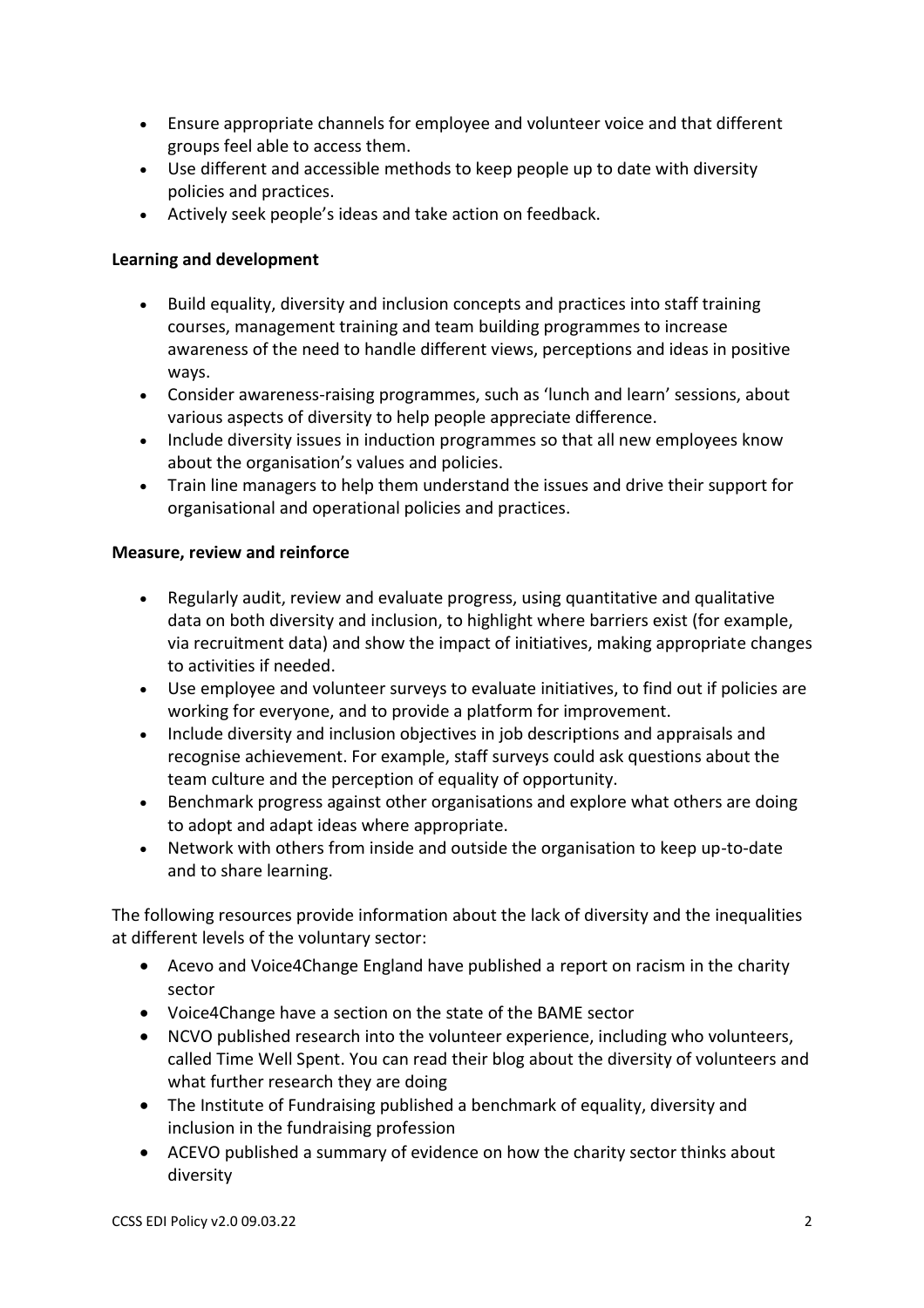- Baljeet Sandhu, a Clore Social Leadership fellow, undertook [research on how those](about:blank)  [with lived expertise engage in social change](about:blank)
- The Charity Commission have carried out [research into the characteristics of trustees](about:blank)  [called Taken in Trust](about:blank)
- The ACF has published a report on [how foundations can promote equity, diversity](about:blank)  [and inclusion.](about:blank)

#### **Taking action on equality, diversity and inclusion**

Everyone has a role to make sure the CCSS is an inclusive place for all which reflects the diversity of our society. It is important everyone reflects on their own experiences, assumptions and behaviours and is proactively inclusive in creating space for those often excluded.

This includes acknowledging what power and privilege we have and how we can be active in addressing inequalities in our organisations.

Our people and those in leadership positions have a responsibility to take action on equality and improving inclusion and we all need to be held to account on this. Senior leaders need to identify existing ways of working which exclude individuals and prevent them from participating fully.

This is vital because those in leadership positions within the CCSS hold power and should:

- model inclusive behaviours
- actively challenge discrimination and injustice
- make sure there are adequate resources to support effective action
- make sure there are safe and effective processes for addressing discrimination
- commit to building an equitable organisational culture.

The CCSS trustees, along with the CCSS director, set the direction and strategic commitment to equality, diversity and inclusion.

Organisational actions and decision-making should be informed by, and carried out in consultation with, those facing discrimination and prejudice. It reduces the risk of making inappropriate assumptions or taking ineffective steps.

Equally, measures should be put in place to make sure people who experience discrimination are not required to take on a disproportionate amount of responsibility for making positive change happen.

Find more information on taking action on equality, diversity and inclusion below:

- NCVO published the [Charity Ethical Principles](about:blank) as a framework for the ethical execution of charitable purpose - including how they value and improve diversity in their governing bodies, workforce and volunteers.
- NCVO has guidance on [trustee diversity](about:blank) and [questions to guide a board discussion on](about:blank)  [diversity.](about:blank)